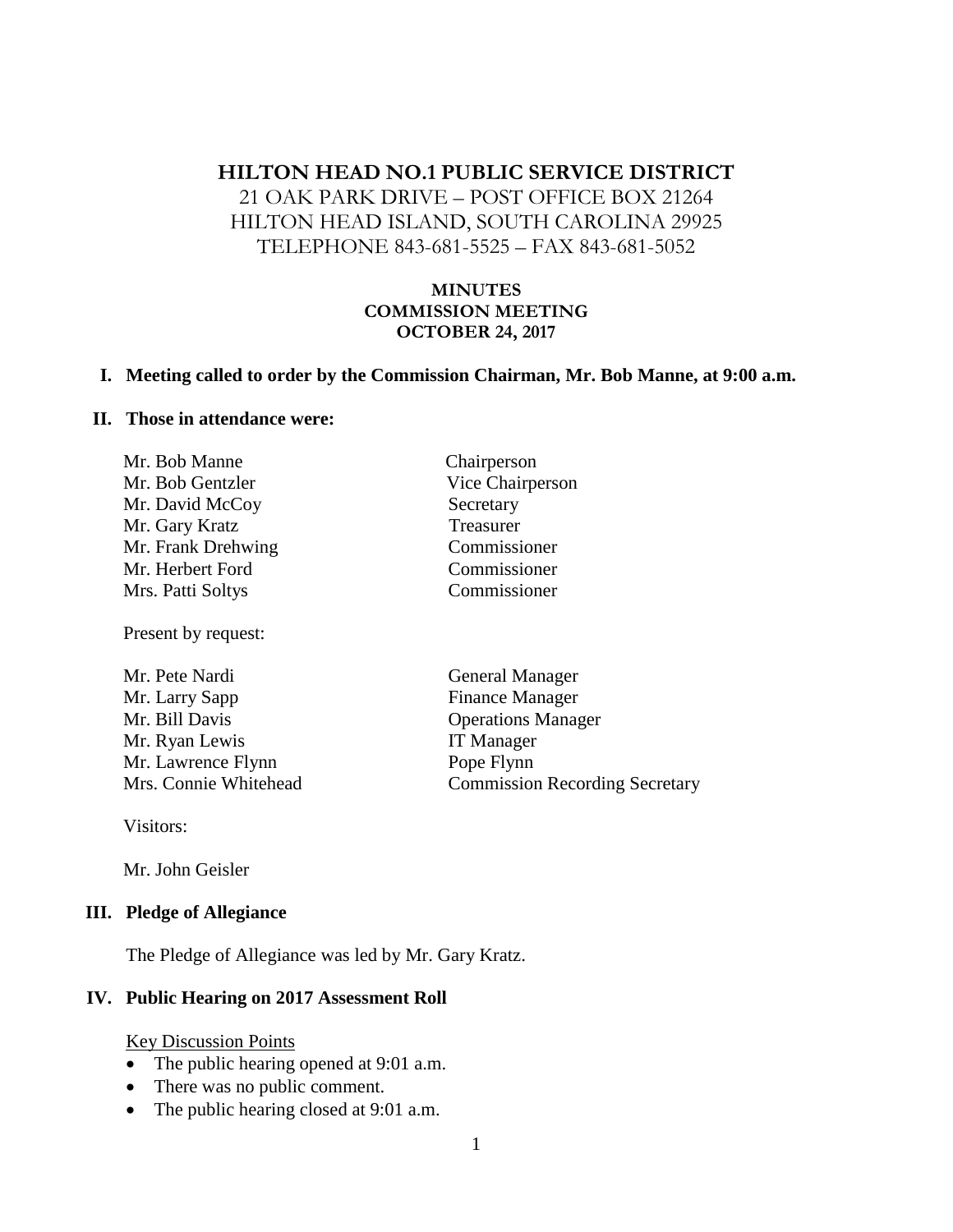## **V. Public Hearing on 2017 Capacity Fees**

## Key Discussion Points

- The public hearing opened at 9:01 a.m.
- There was no public comment.
- The public hearing closed at 9:01 a.m.

## **VI. Adoption of Resolution Authorizing the Final Assessment Roll and Capacity Fee**

## Key Discussion Points

- Mr. Sapp presented a resolution for the Commission to authorize and approve the assessment roll for front foot assessment projects approved at the August board meeting.
- A background memo is included in the agenda packet.

Action

• Mr. Drehwing moved to adopt the resolution. Mr. Gentzler seconded. The motion passed unanimously.

## **VII. Public Comment on Non-Agenda Items**

None

# **VIII. Adoption of the Draft Minutes of the September 26, 2017, Regular Meeting**

Action

• Mr. Gentzler moved to adopt the minutes as presented. Mr. McCoy seconded. The motion passed unanimously.

## **IX. AMI Portal Demonstration**

Key Discussion Points

- Mr. Sapp presented a demonstration of the AMI customer portal.
- Staff recommends beta testing by the board before making it available to customers. Commissioners interested in signing up should contact Mr. Sapp.
- Mr. Drehwing asked if the PSD can charge customers a fee for the service. Mr. Sapp said that it is a board decision.

## **X. Commissioner and Committee Reports**

# **A. Planning & Operations Committee Meeting**

Key Discussion Points

• The Committee meet to review draft rate policies, the strategic planning session, and the Master Sewer Plan update. Minutes are included in the agenda packet.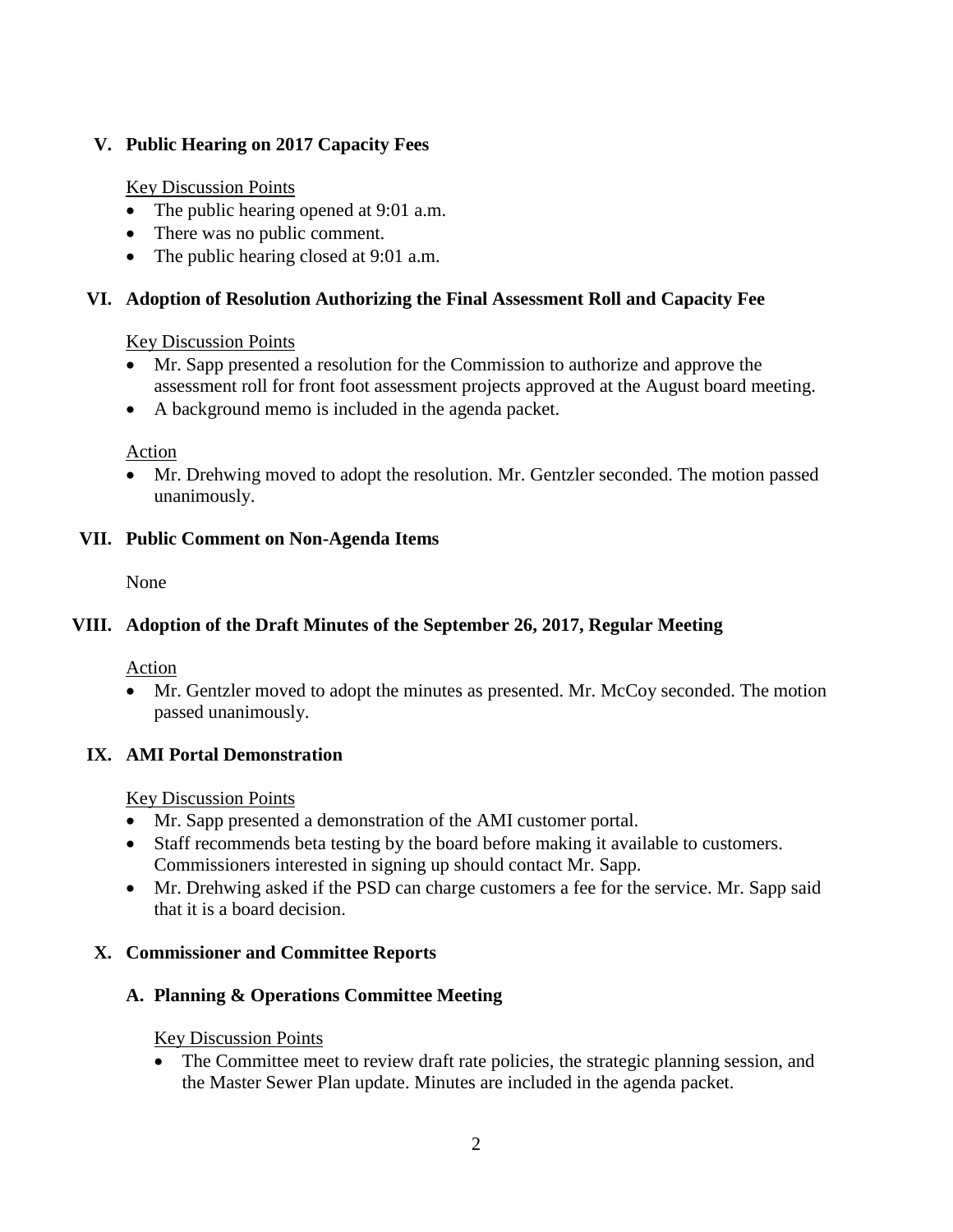- The Committee will continue to work with the draft rate policies document. Any suggested changes should be forwarded to Mr. Gentzler.
- The Committee distributed the board questionnaire prepared by Sandy West, who will facilitate the November Strategic Planning Session. Responses are being collected by Mrs. Whitehead and are due by November 7.
- Any suggested changes to the Strategic Plan documents should also be forwarded to Mr. Gentzler for incorporation into the meeting documents.
- The November regular meeting will begin at 9 a.m. The Strategic Planning Session will be held from 10 a.m. to 1 p.m.

## **B. Community & Personnel Relations Committee**

## Key Discussion Points

- The Committee met to discuss GM long-term goals and the GM evaluation process.
- Mr. Manne drafted a set of GM long-term goals. The Committee supported the goals. Mr. Nardi will add more detail to the goals for a follow-up Committee review.
- The Committee was overall pleased with the GM evaluation document used this year but feels the document could use some revisions.
- The Committee will continue its work on both documents.
- Staff is in communication with the Sheriff's Department regarding scheduling
- a prescription drug take-back event.

# **C. Finance Committee**

Key Discussion Points

- The Committee reviewed the unaudited financials, which are included in the agenda packet.
- The Committee and staff discussed financing options for the replacement of the WWTP centrifuge. Replacement can be funded through the State Revolving Fund at a 1.9% interest rate, but would limit the PSD's future borrowing capacity. Paying from Cash Reserves would cause an immediate drop in available cash, but staff is comfortable with projections that show a considerable increase in cash in early 2018.
- Finance Committee and staff recommend funding the replacement of the WWTP centrifuge through cash reserves.
- Mr. Nardi commended Mr. Sapp on his work in acquiring FEMA reimbursements of funds expended for Hurricane Matthew recovery efforts. Mr. Sapp commended his staff as well.
- Mr. Manne commended Mrs. Whitehead on her efforts each month in preparing for the commission meetings and the accuracy of the minutes.

## Action

• Mr. McCoy moved to fund the replacement of the WWTP centrifuge through cash reserves. Mr. Drehwing seconded. The motion passed unanimously.